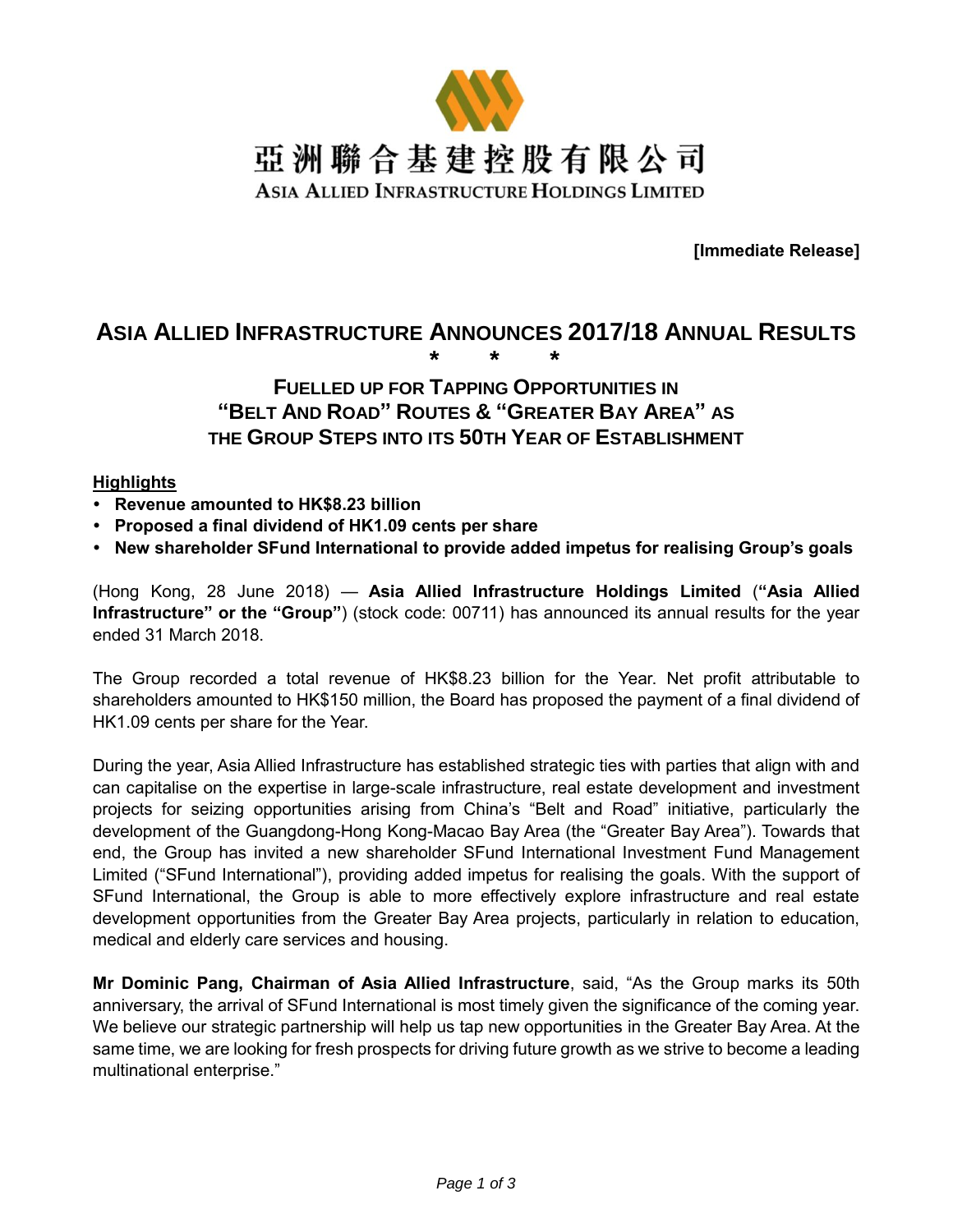*Asia Allied Infrastructure Announces 2017/18 Annual Results Fuelled up for Tapping Opportunities in "Belt and Road" Routes & "Greater Bay Area" as the Group Steps into its 50th Year of Establishment 28 June 2018*

### **Construction**

The construction segment, which is mainly operated under the renowned "Chun Wo" brand, represents the principal business of the Group. The construction segment has continued to be the chief revenue contributor, generating a revenue of HK\$7.68 billion for the Year, with segmental profit totalling HK\$116.3 million.

During the year, the Group has been awarded 12 new projects. Among the significant projects won include construction of Hong Kong International Airport – Terminal 2 Foundation and Structure Works, a Public Rental Housing Redevelopment at Pak Tin Estate in Shek Kip Mei, and Tseung Kwan O - Lam Tin Tunnel - Tseung Kwan O Interchange and Associated Works.

The Group has 27 ongoing projects as at the Year, most of which involve a high degree of technical expertise and world-class construction capabilities. Among the significant projects that are under development include the Central-Wan Chai Bypass: Tunnel (North Point Section) and the Island Eastern Corridor Link, and Liantang/Heung Yuen Wai Boundary Control Point, Site Formation and Infrastructure Works. The Group has also completed 11 projects during the Year, including the Handling of Surplus Public Fill, the Happy Valley Underground Stormwater Storage Scheme, and the Trackwork and Overhead Line System of the Guangzhou-Shenzhen-Hong Kong Express Rail Link (Hong Kong Section).

The Group has taken to seize opportunities from the "Belt and Road" initiative, it has secured a contract with Manila Water Company, Inc through a jointly formed company with two third parties which will be involved in the designing and constructing of water conveying facilities in the Philippines. The group also acquired Ng Kam Kee Construction Company Limited in Macau in October 2017. Besides gaining access to the Macau market, this investment has enabled the Group to establish an important stepping stone for tapping the Greater Bay Area.

#### **Property Development and Assets Leasing**

The property development and assets leasing segment contributed a profit of HK\$197.7 million for the Year.

During the Year, the Group has elected to dispose of its interest in the "T PLUS" residential property located at No. 2 Tsing Min Path, Tuen Mun, which is expected to generate favourable returns. Furthermore, recognising the importance of establishing strategic ties to minimise risk, the Group will co-develop with a strategic partner a premium residential property located at Waterloo Road, Ho Man Tin. Elsewhere, the Group expected to commence construction of a residential project at Tung Chung Road, Lantau Island, by the mid of 2019.

## **Professional Services**

City Services Group Limited ("City Services") has been operating the Group's security and facility management business for years. The business segment continued to deliver encouraging results, generating revenue of HK\$548 million, and segmental profit of HK\$26.7 million for the Year.

Indicative of the high level of professionalism in which the business conducts its services, the segment has been able to renew a number of contracts with key clients. Just as importantly, City Services has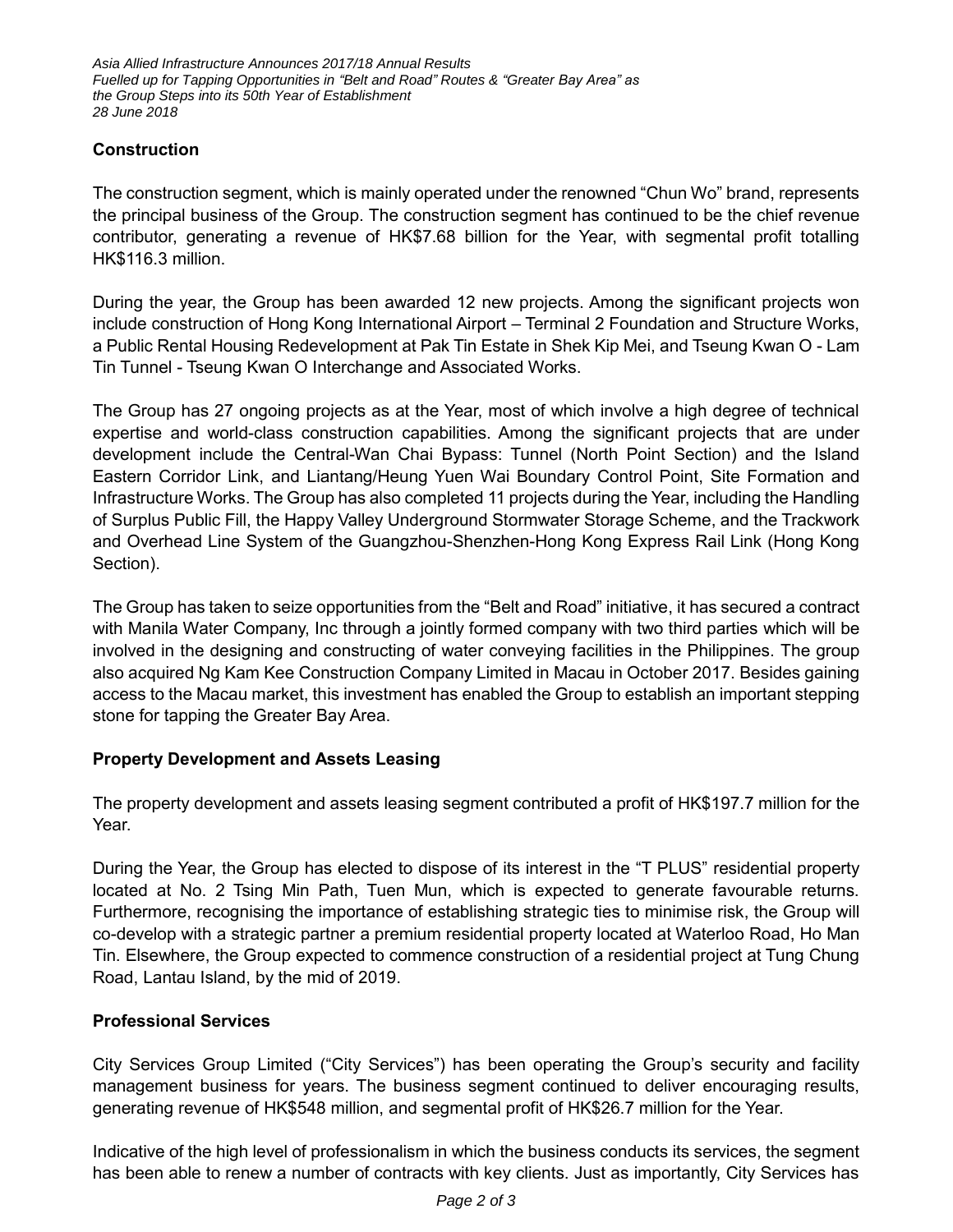*Asia Allied Infrastructure Announces 2017/18 Annual Results Fuelled up for Tapping Opportunities in "Belt and Road" Routes & "Greater Bay Area" as the Group Steps into its 50th Year of Establishment 28 June 2018*

been awarded several new contracts, including a property management contract for Elegance House in North Point, security contracts with Hong Kong Baptist University and HGC GlobalCentre Limited, a security and car park management contract with the Hospital Authority – Kowloon East Cluster, and a residential security contract for Ocean Shores in Tiu Keng Leng.

#### **Other Business**

The Group is committed to diversifying its income streams, this is clearly illustrated by the variety of new businesses that it is engaged in. Though some were at an early stage of development, all possess favourable growth potential, are able to provide the Group with invaluable experience. As at the Year, this dynamic cluster includes the provision of upscale safe deposit box services, operation of an online building materials procurement platform, and provision of construction financing services.

During the Year, the Group has entered into a Memorandum of Understanding ("MOU") with Guangzhou Nansha Development Zone and Guangzhou Industrial Investment Fund Management Co., Ltd. with the objective of providing education, medical and elderly care services in the Nansha New Area, which is located in the heart of the Greater Bay Area. Given that the Greater Bay Area along the "Belt and Road" route is set to become an integrated financial and technology hub of southern China, the MOU holds tremendous significance for the Group's future development.

Upon the winning of contracts to manage four more tunnels subsequent to the financial year end, the Group will be managing a total of five tunnels in Hong Kong in the coming years, which is approximately 40% shares in Hong Kong tunnel management market, namely the Cross-Harbour Tunnel, the Shing Mun Tunnels, the Tseung Kwan O Tunnel, the Kai Tak Tunnel and the Lion Rock Tunnel.

## **Outlook and Prospects**

Looking ahead, Asia Allied Infrastructure will maintain efforts to become a regional infrastructure and investment group with an increasing breadth and depth of market exposure and business experiences. In Hong Kong, the Group will further strengthen its foundation for the construction business, and will seize property development opportunities whether directly or through joint ventures. In Asia, the Group will continue invest in high-potential construction related companies, export its project management expertise and transferable skills to increase involvement in large-scale projects, including those in the Greater Bay Area. Taking advantage of the infrastructure construction boom across Asia, the Group will support investee companies in their development. The management believes all of these will enable Asia Allied Infrastructure to realise its long-term goals and bring satisfactory returns to shareholders.

*– End –*

#### **Asia Allied Infrastructure Holdings Limited (stock code: 00711.HK)**

Asia Allied Infrastructure Holdings Limited ("**Asia Allied Infrastructure**") is listed on the Main Board of the Hong Kong Stock Exchange under stock code 00711. It is engaged in various businesses including construction engineering and management, property development and assets leasing, security services and property management. With Hong Kong as its business development base, **Asia Allied Infrastructure** is also exploring development opportunities with Asia as the main focus, as well as in overseas markets. Its subsidiary "Chun Wo" is a renowned construction contractor and property developer in Hong Kong, which enables **Asia Allied Infrastructure** to capitalise on that company's solid construction experience and professional capabilities to seize the opportunities for infrastructure development in countries along the area of the "Belt and Road" initiative, and, ultimately, to increase overall profitability and create higher investment value.